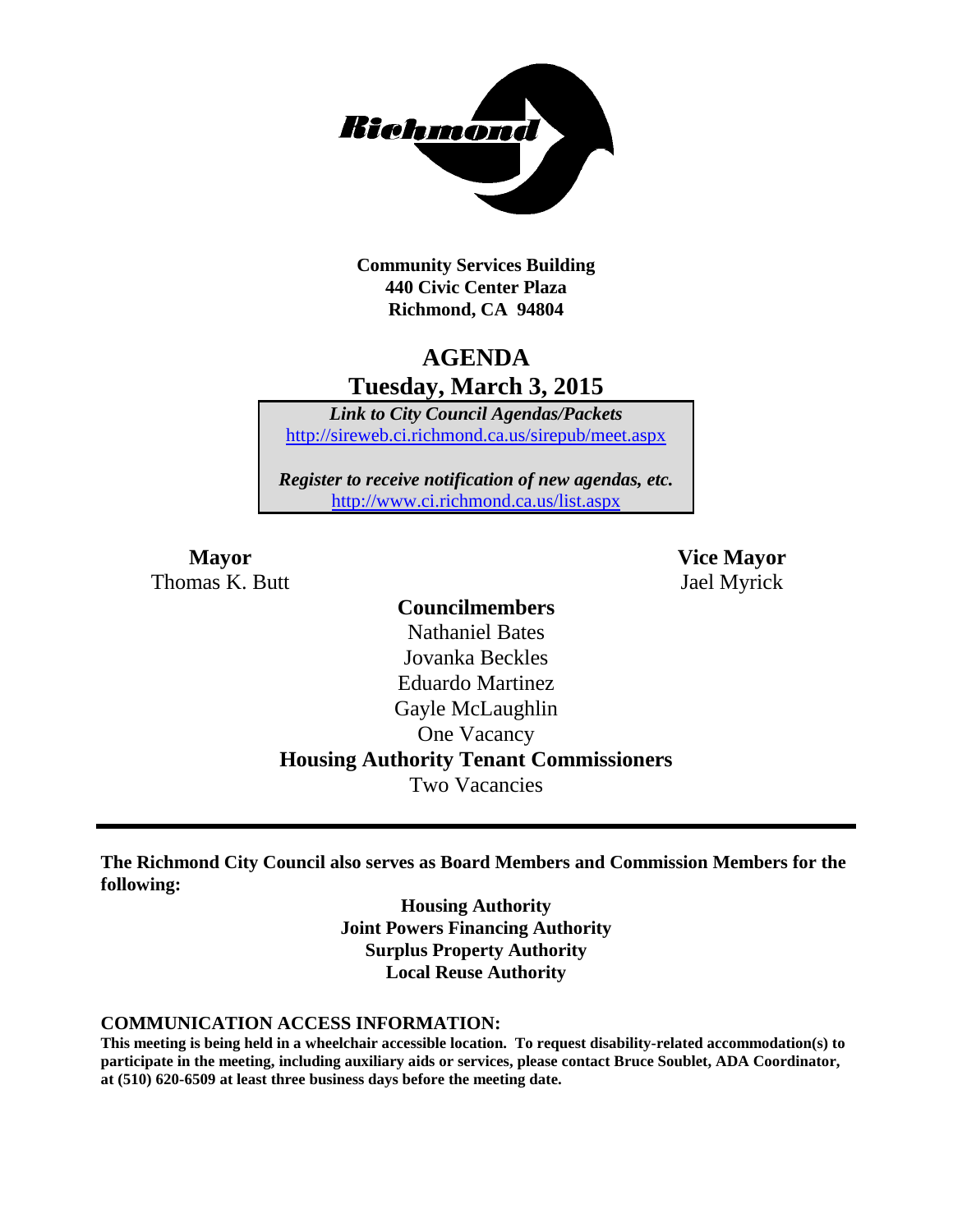# **MEETING PROCEDURES**

The City of Richmond encourages community participation at its City Council meetings and has established procedures that are intended to accommodate public input in a timely and time-sensitive way. As a courtesy to all members of the public who wish to participate in City Council meetings, please observe the following procedures:

**PUBLIC COMMENT ON AGENDA ITEMS:** Anyone who desires to address the City Council on items appearing on the agenda must complete and file a pink speaker's card with the City Clerk **prior** to the City Council's consideration of the item. Once the City Clerk has announced the item and discussion has commenced, no person shall be permitted to speak on the item other than those persons who have submitted their names to the City Clerk. Your name will be called when the item is announced for discussion. **Each speaker will be allowed TWO (2) MINUTES to address the City Council on NON-PUBLIC HEARING items listed on the agenda.**

**OPEN FORUM FOR PUBLIC COMMENT:** Individuals who would like to address the City Council on matters not listed on the agenda or on **Presentations, Proclamations and Commendations, Report from the City Attorney, or Reports of Officers** may do so under Open Forum. All speakers must complete and file a pink speaker's card with the City Clerk **prior** to the commencement of Open Forum. **The amount of time allotted to individual speakers shall be determined based on the number of persons requesting to speak during this item. The time allocation for each speaker will be as follows: 15 or fewer speakers, a maximum of 2 minutes; 16 to 24 speakers, a maximum of 1 and one-half minutes; and 25 or more speakers, a maximum of 1 minute.**

#### **SPEAKERS ARE REQUESTED TO OCCUPY THE RESERVED SEATS IN THE FRONT ROW BEHIND THE SPEAKER'S PODIUM AS THEIR NAME IS ANNOUNCED BY THE CITY CLERK.**

**CONSENT CALENDAR:** Consent Calendar items are considered routine and will be enacted, approved or adopted by one motion unless a request for removal for discussion or explanation is received from the audience or the City Council. A member of the audience requesting to remove an item from the Consent Calendar must first complete a speaker's card and discuss the item with a City staff person who has knowledge of the subject material, prior to filing the card with the City Clerk and **prior to the City Council's consideration of Agenda Review.** An item removed from the Consent Calendar may be placed anywhere on the agenda following the City Council's agenda review.

**CONDUCT AT MEETINGS: Richmond City Council meetings are limited public forums during which the City strives to provide an open, safe atmosphere and promote robust public debate. Members of the public, however, must comply with state law, as well as the City's laws and procedures and may not actually disrupt the orderly conduct of these meetings. The public, for example, may not shout or use amplifying devices, must submit comment cards and speak during their allotted time, may not create a physical disturbance, may not speak on matters unrelated to issues within the jurisdiction of the City Council or the agenda item at hand, and may not cause immediate threats to public safety.**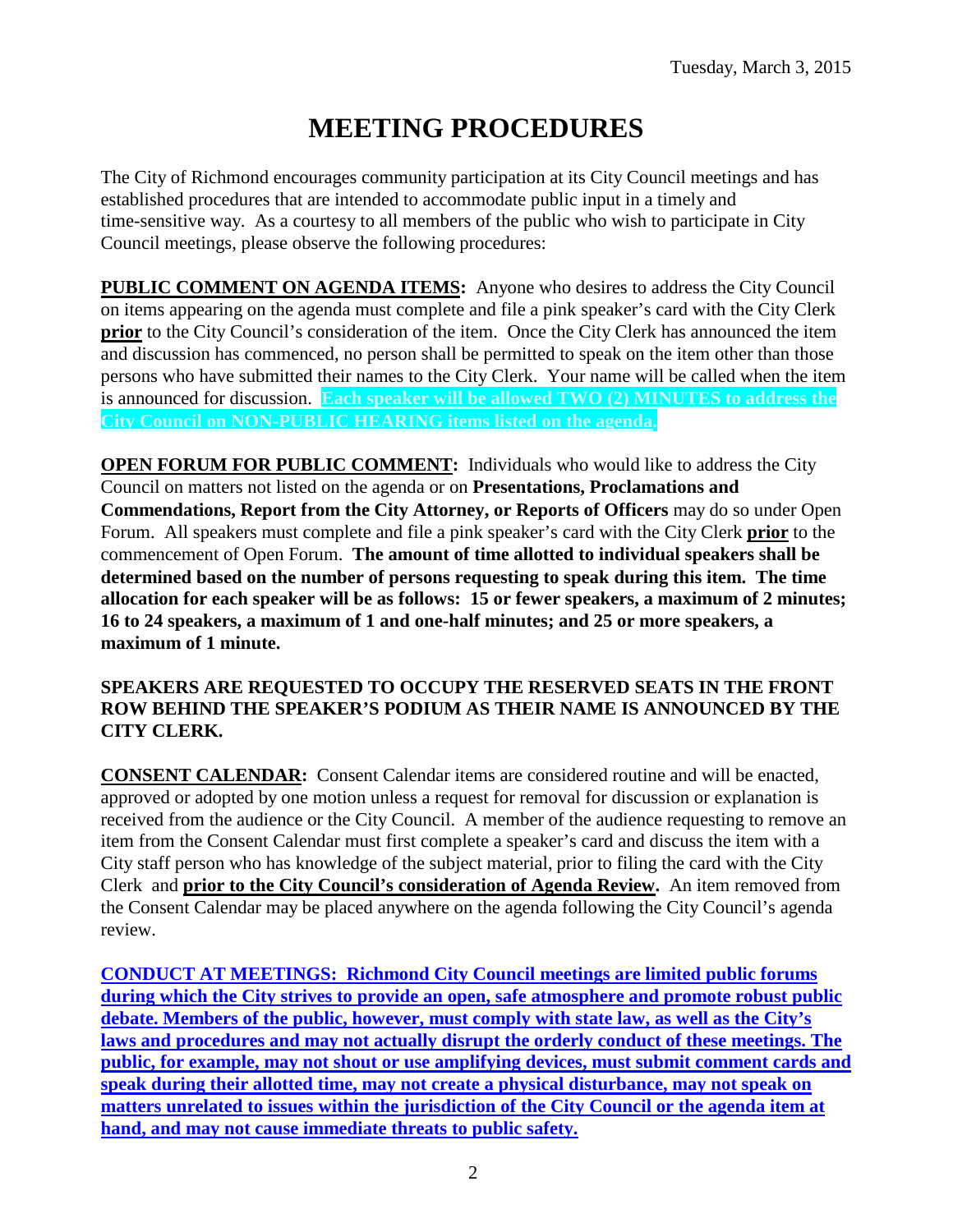**CITY HARASSMENT POLICY: The City invites public comment and critique about its operations, including comment about the performance of its public officials and employees, at the public meetings of the City Council and boards and commissions. However, discriminatory or harassing comments about or in the presence of City employees, even comments by third parties, may create a hostile work environment, if severe or pervasive. The City prohibits harassment against an applicant, employee, or contractor on the basis of race, religious creed, color, national origin, ancestry, physical disability, medical condition, mental disability, marital status, sex (including pregnancy, childbirth, and related medical conditions), sexual orientation, gender identity, age or veteran status, or any other characteristic protected by federal, state or local law. In order to acknowledge the public's right to comment on City operations at public meetings, which could include comments that violate the City's harassment policy if such comments do not cause an actual disruption under the Council Rules and Procedures, while taking reasonable steps to protect City employees from discrimination and harassment, City Boards and Commissions shall adhere to the following procedures. If any person makes a harassing remark at a public meeting that violates the above City policy prohibiting harassment, the presiding officer of the meeting may, at the conclusion of the speaker's remarks and allotted time: (a) remind the public that the City's Policy Regarding Harassment of its Employees is contained in the written posted agenda; and (b) state that comments in violation of City policy are not condoned by the City and will play no role in City decisions. If any person makes a harassing remark at a public meeting that violates the above City policy, any City employee in the room who is offended by remarks violating the City's policy is excused from attendance at the meeting. No City employee is compelled to remain in attendance where it appears likely that speakers will make further harassing comments. If an employee leaves a City meeting for this reason, the presiding officer may send a designee to notify any offended employee who has left the meeting when those comments are likely concluded so that the employee may return to the meeting. The presiding officer may remind an employee or any council or board or commission member that he or she may leave the meeting if a remark violating the City's harassment policy is made. These procedures supplement the Council Rules and Procedures relating to disruption of orderly conduct at Council meetings.**

Any law enforcement officer on duty or whose service is commanded by the presiding officer shall be Sergeant-at-Arms of the Council meetings. He/she, or they, shall carry out all orders and instructions given by the presiding officer for the purpose of maintaining order and decorum at the Council meetings (City Council Rules of Procedure and Order Section III F, RMC Section 2.12.030).

**\*\*\*\*\*\*\*\*\*\*\*\*\*\*\*\*\*\*\*\*\*\*\*\*\*\*\*\*\*\*\*\*\*\*\*\*\*\*\*\*\*\*\*\*\*\*\*\*\*\*\*\*\*\*\*\*\*\***

3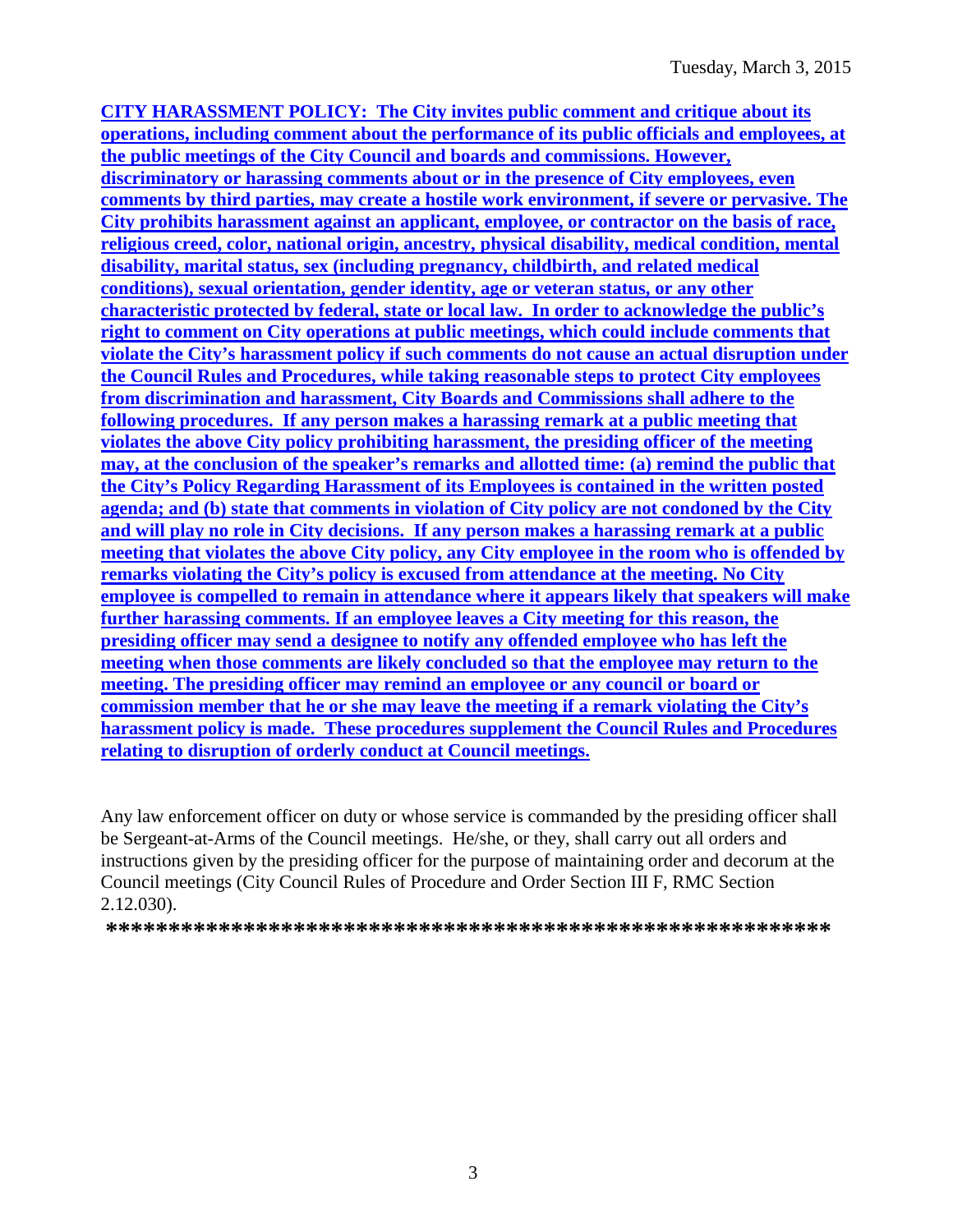# **OPEN SESSION TO HEAR PUBLIC COMMENT ON CLOSED SESSION ITEMS**

5:30 p.m.

- **A. ROLL CALL**
- **B. PUBLIC COMMENT**

#### **C. ADJOURN TO CLOSED SESSION**

# **CLOSED SESSION**

Shimada Room of the Community Services Building

#### **A. CITY COUNCIL**

**A-1.** LIABILITY CLAIMS - (Government Code Section 54956.9):

Deorian vs. City of Richmond

David Funk vs. City of Richmond

**A-2.** CONFERENCE WITH REAL PROPERTY NEGOTIATOR (Government Code Section 54956.8):

> Property: Terminal 3 Negotiator: Bill Lindsay and Jim Matzorkis Negotiating party: Sims Metals and RJJ Resources Under negotiation: price and terms of payment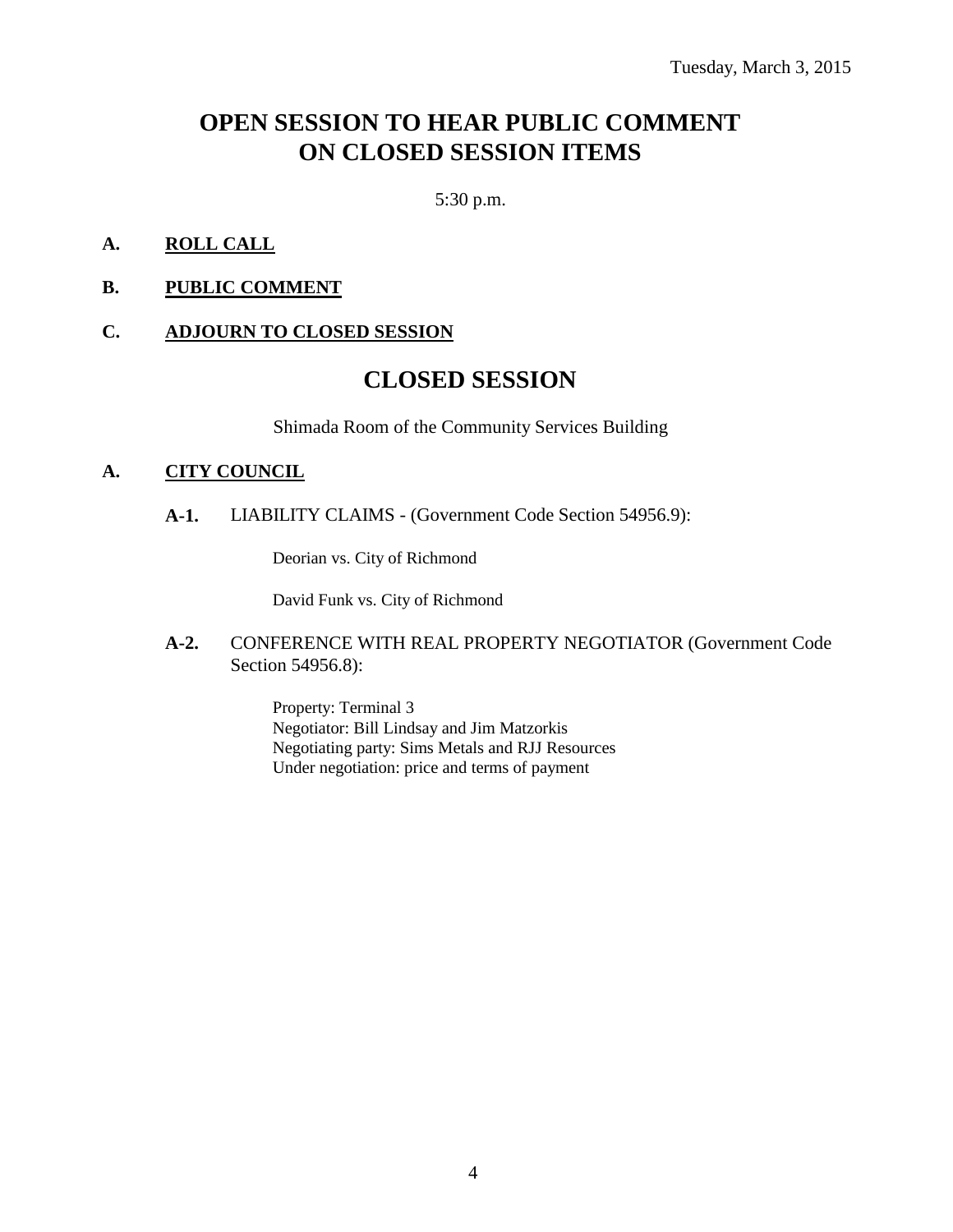# **REGULAR MEETING OF THE RICHMOND CITY COUNCIL**

6:30 p.m.

### **A. PLEDGE TO THE FLAG**

#### **B. ADMINISTER THE OATH OF OFFICE TO COUNCILMEMBER APPOINTEE**

- **B-1.** Administer the Oath of Office to Councilmember Appointee Vinay Pimplé City Clerk's Office (Pam Christian 620-6513).
- **C. ROLL CALL**

# **D. STATEMENT OF CONFLICT OF INTEREST**

**E. AGENDA REVIEW**

#### **F. REPORT FROM THE CITY ATTORNEY OF FINAL DECISIONS MADE DURING CLOSED SESSION**

### **G. OPEN FORUM FOR PUBLIC COMMENT**

### **H. CITY COUNCIL CONSENT CALENDAR**

- **H-1.** APPROVE the purchase of one SMART electric vehicle from Beshoff Motorcars Mercedes Benz to replace existing equipment used in enforcing parking regulations, in an amount not to exceed \$20,000 - Police Department (Chief Chris Magnus 621-1802).
- **H-2.** ADOPT a resolution authorizing placement of liens and special assessments for unpaid garbage collection service fees on County property tax records - Finance Department (James Goins/Antonio Banuelos 620-6741).
- **H-3.** REVIEW the City's Investment Report and Cash Balance Report for the months of August 2014 to November 2014 - Finance Department (James Goins 620- 6740).
- **H-4.** ADOPT a Resolution of Intention to vacate the cul-de-sac at South Hampton Court within the property of Westridge Apartments, previously owned by Richmond Housing Authority, at the request of current property owners Menlo Westridge Affordable Partners, and set the public hearing on the matter for April 7, 2015 - Engineering Services Department (Yader Bermudez 231-3008/Steven Tam 307-8112).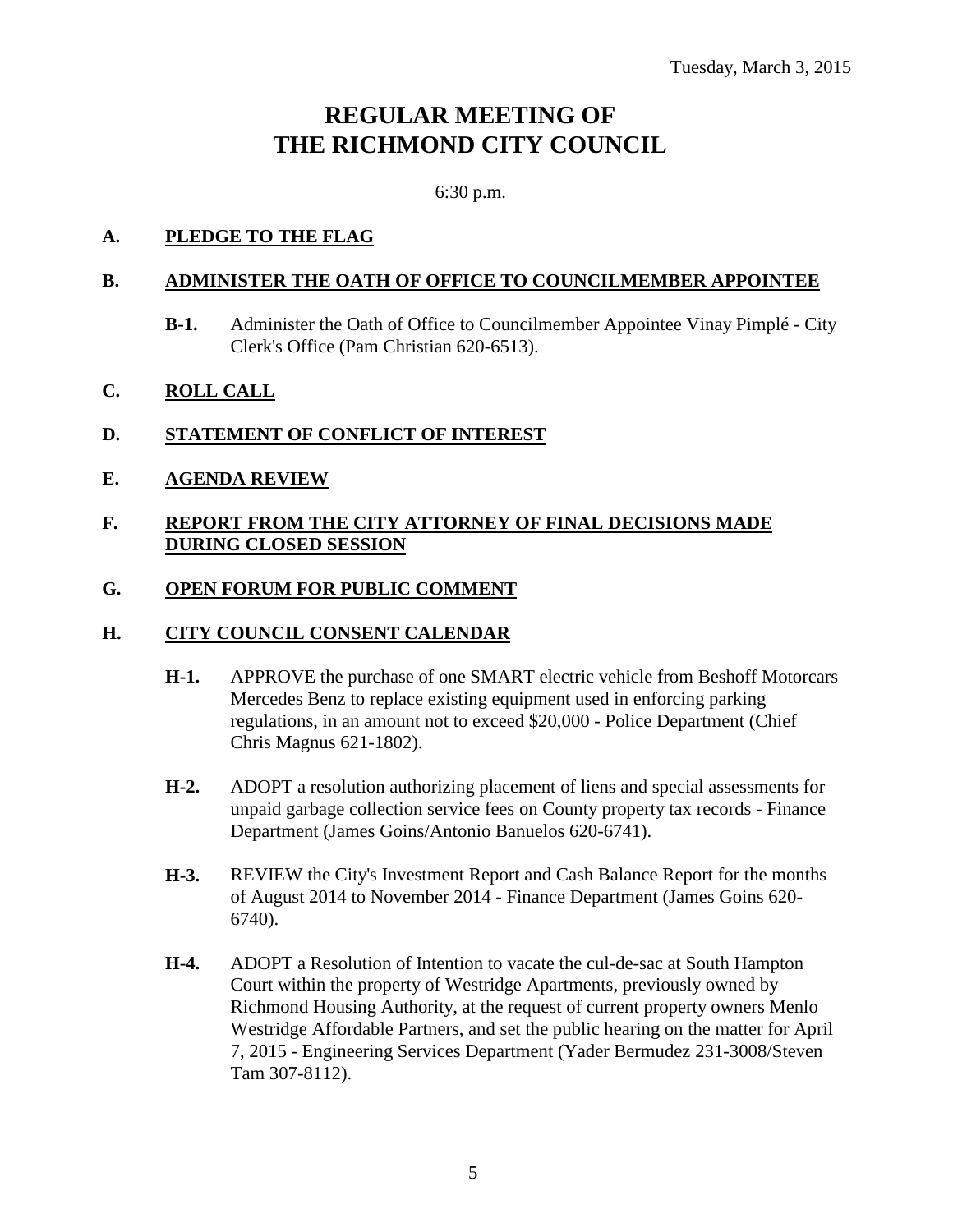- **H-5.** APPROVE the recommendation of the City Council to provide an annual base salary of \$97,044 to the newly appointed City Clerk, effective March 2, 2015. The salary range for the City Clerk classification is \$97,044 to \$151,440 annually - Human Resources Management Department (Lisa Stephenson 620-6600).
- **H-6.** APPROVE the purchase of Scott Pak-Tracker firefighter locator hand-held receivers, charging systems, and forty-four (44) licenses for Kit Pak-Tracker software for self-contained breathing apparatus (SCBA) cylinders in the amount of \$19,521.92 - Fire Department (Chief Adrian Sheppard 307-8041).
- **H-7.** APPROVE a contract amendment with, and associated payment to, NEMA Construction for the final construction change order for the renovation of the Richmond Parkway lighting system, in an amount not to exceed \$389,660 for a total contract amount of \$1,069,660 - Public Works Department (Yader A. Bermudez 231-3008).
- **H-8.** AUTHORIZE the City Manager to enter into a Memorandum of Understanding (MOU) with 15 inner East Bay communities, the counties of Alameda and Contra Costa and the Association of Bay Area Governments (ABAG), to establish the East Bay Corridors Initiative (Initiative), the goal of which is to support projects and programs that promote complete communities and economic vitality for the East Bay - Planning and Building Services Department (Richard Mitchell 620-6706).
- **H-9.** RECEIVE a report on Point Molate activities Engineering Services Department (Chad Smalley/Craig Murray 307-8091).
- **H-10.** APPROVE a contract amendment with Turner Group Construction, Inc. to provide additional unforeseen general contracting services for the Family Justice Center Project at 256 24th Street in an amount of \$25,375.00 for an amended total contract amount not to exceed \$1,566,900 - Police Department (Chief Chris Magnus 621-1802).
- **H-11.** ADOPT an ordinance (second reading) amending the wages, salary, and compensation for the classification of Crime Analysis Assistant (Salary Range No. 42A: \$4,588 - \$5,413/month) - Human Resources Management Department (Lisa Stephenson/Donna Newton 620-6600).
- **H-12.** INTRODUCE an ordinance (first reading) amending the wages, salary, and compensation for the classification of Fire Chief (Salary Range No.5.2: \$11,800 - \$18,417/month) - Human Resources Management Department (Lisa Stephenson/Donna Newton 620-6600).
- **H-13.** APPROVE the minutes of the February 17, 2015, meeting City Clerk's Office (Pam Christian 620-6513).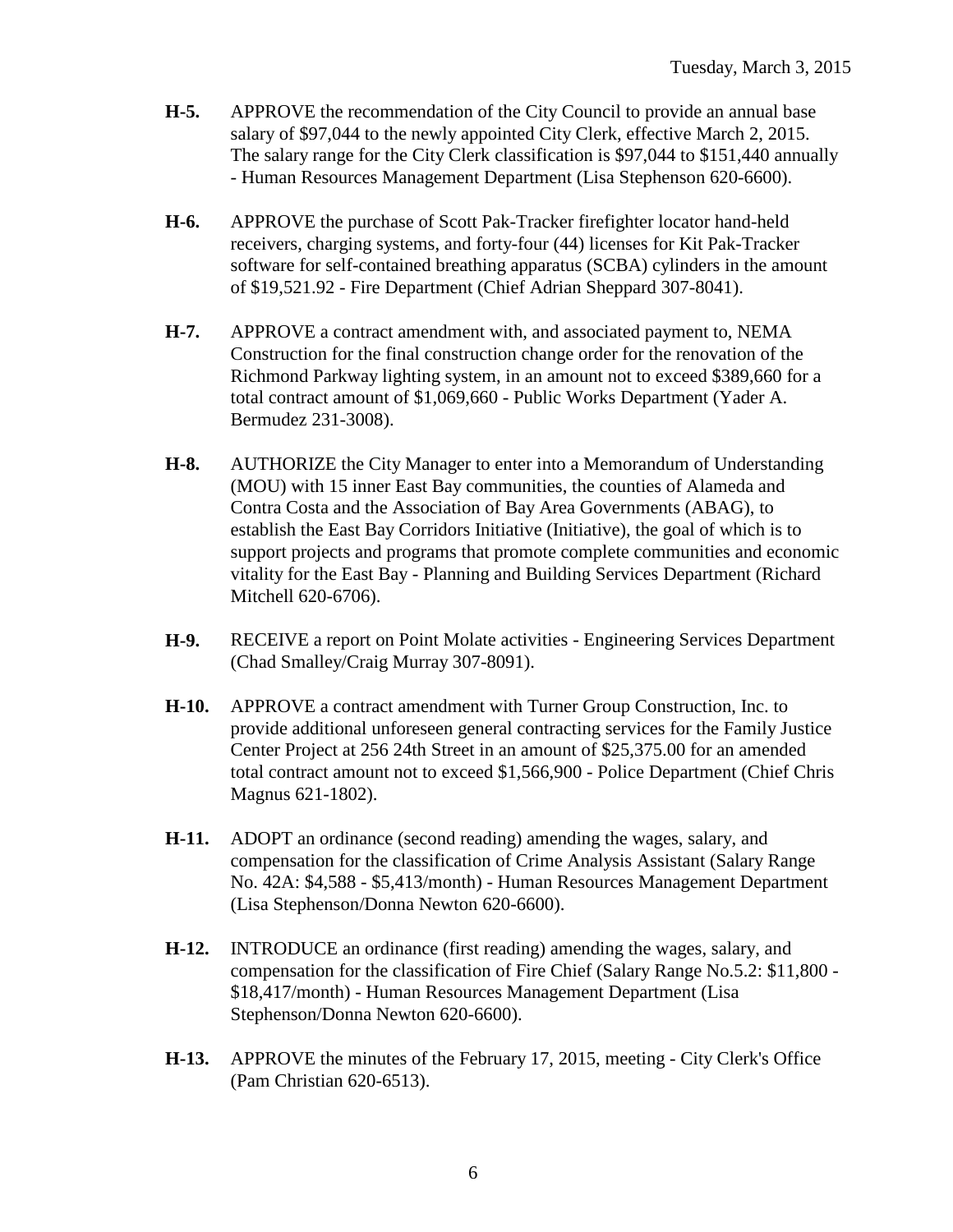- **H-14.** ADOPT a resolution amending the City of Richmond's Position Classification Plan to add the new classification of Deputy Fire Chief - Human Resources Management Department (Lisa Stephenson 620-6600).
- **H-15.** INTRODUCE an ordinance (first reading) establishing the wages, salary, and compensation for the new classification of Deputy Fire Chief (Executive Management Salary Range 5.1 \$10,728-\$16,743/month) - Human Resources Management Department (Lisa Stephenson 620-6600).
- **H-16.** ADOPT a resolution authorizing the execution of a Memorandum of Understanding with the City of San Pablo for the design and construction of the San Pablo Avenue Complete Streets Project (Project), which provides that the City of Richmond and the City of San Pablo will each contribute up to \$615,000 for design and construction of the Project, with the City of Richmond's contribution provided by Measure U proceeds - Engineering Services Department (Chadrick Smalley 412-2067/Tawfic Halaby 621-1612).
- **H-17.** ADOPT an ordinance (second reading) amending Chapters 2.52, 2.62, and 7.102 of the Richmond Municipal Code to eliminate the Public Safety and the Finance Standing Committee - City Attorney's Office (Bruce Reed Goodmiller 620- 6509).

### **I. ITEMS CONTINUED FROM PREVIOUS MEETINGS**

#### **Continued Council as a Whole**

**I-2.** REVIEW the fiscal year 2014-15 operating and capital improvement budgets at mid-year, and ADOPT a resolution approving the proposed FY2014-15 budget adjustments - Finance Department (James Goins 620-6740). **This item was continued from the February 24, 2015, meeting.**

#### **Continued Ordinances**

**I-3.** INTRODUCE a proposed ordinance (first reading) adopting the zoning text amendments to Section 15.06 of the Sign Ordinance and Chapter 4.04 of the Sign Code. - Planning and Building Services Department (Richard Mitchell 620- 6706). **This item was continued from the December 16, 2014, January 20, 2015, and February 3 and 24, 2015, meetings.**